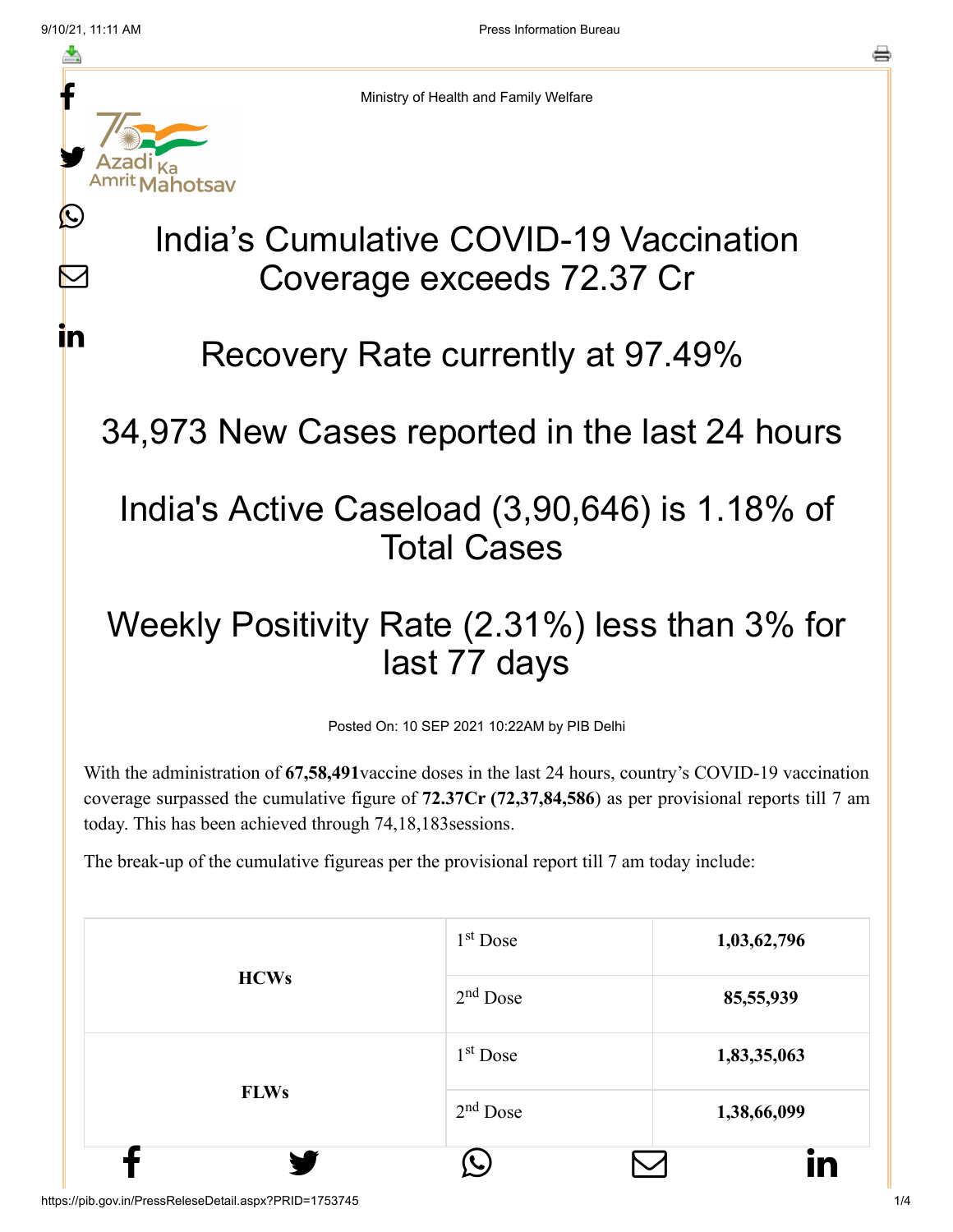| f                          |                       | 1 <sup>st</sup> Dose | 29,00,15,880    |
|----------------------------|-----------------------|----------------------|-----------------|
| Age Group 18-44 years<br>Y | $2nd$ Dose            | 3,99,36,894          |                 |
|                            | 1 <sup>st</sup> Dose  | 14, 12, 24, 670      |                 |
| $\bigcirc$                 | Age Group 45-59 years | $2nd$ Dose           | 6,11,18,659     |
|                            |                       | 1 <sup>st</sup> Dose | 9,19,04,711     |
| in                         | Over 60 years         | $2nd$ Dose           | 4,84,63,875     |
|                            | <b>Total</b>          |                      | 72, 37, 84, 586 |

The Union Government is committed to accelerating the pace and expanding the scope of COVID-19 vaccination throughout the country.

The recovery of**37,681** patients in the last 24 hours has increased the cumulative tally of recovered patients (since the beginning of the pandemic) to **3,23,42,299.**

Consequently, India's recovery rate stands at **97.49%**.

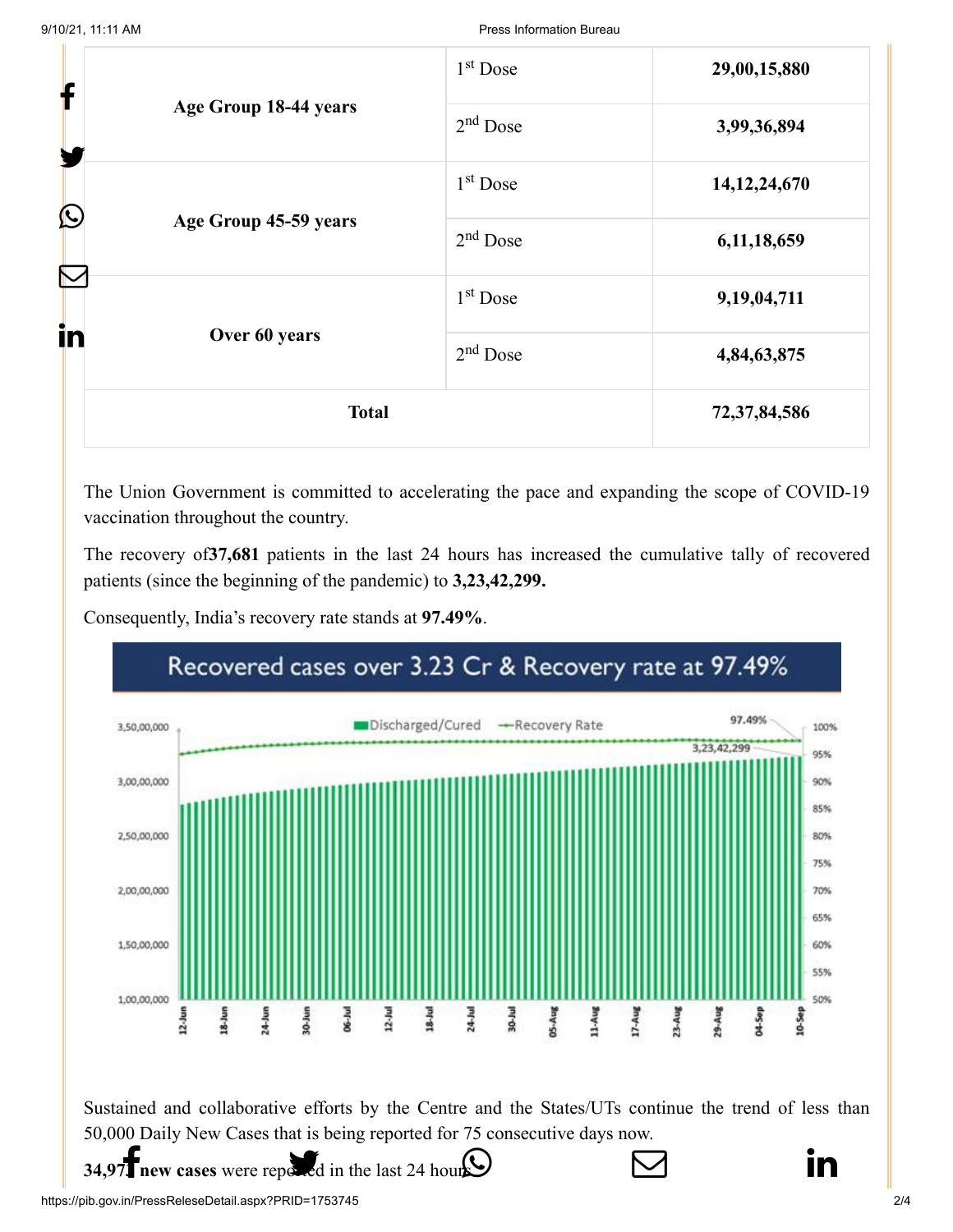9/10/21, 11:11 AM Press Information Bureau



The Active Caseload is presently**3,90,646.** Active cases presently constitute **1.18%** of the country's total Positive Cases.



The testing capacity across the country continues to be expanded. The last 24 hours saw a total of 17,87,611tests being conducted. India has so far conducted over **53.86 Cr (53,86,04,854**) cumulative tests.

While testing capacity has been enhanced across the country, **Weekly Positivity Rate at 2.31% remains less than 3% for the last 77 days now.** The **Daily Positivity rate reported to be1.96%.** The daily Positivity rate has remained below3% for last 11 days and below 5% for 95 consecutive days now.

 $f$   $\rightarrow$   $\circ$   $\quad \circ$  in